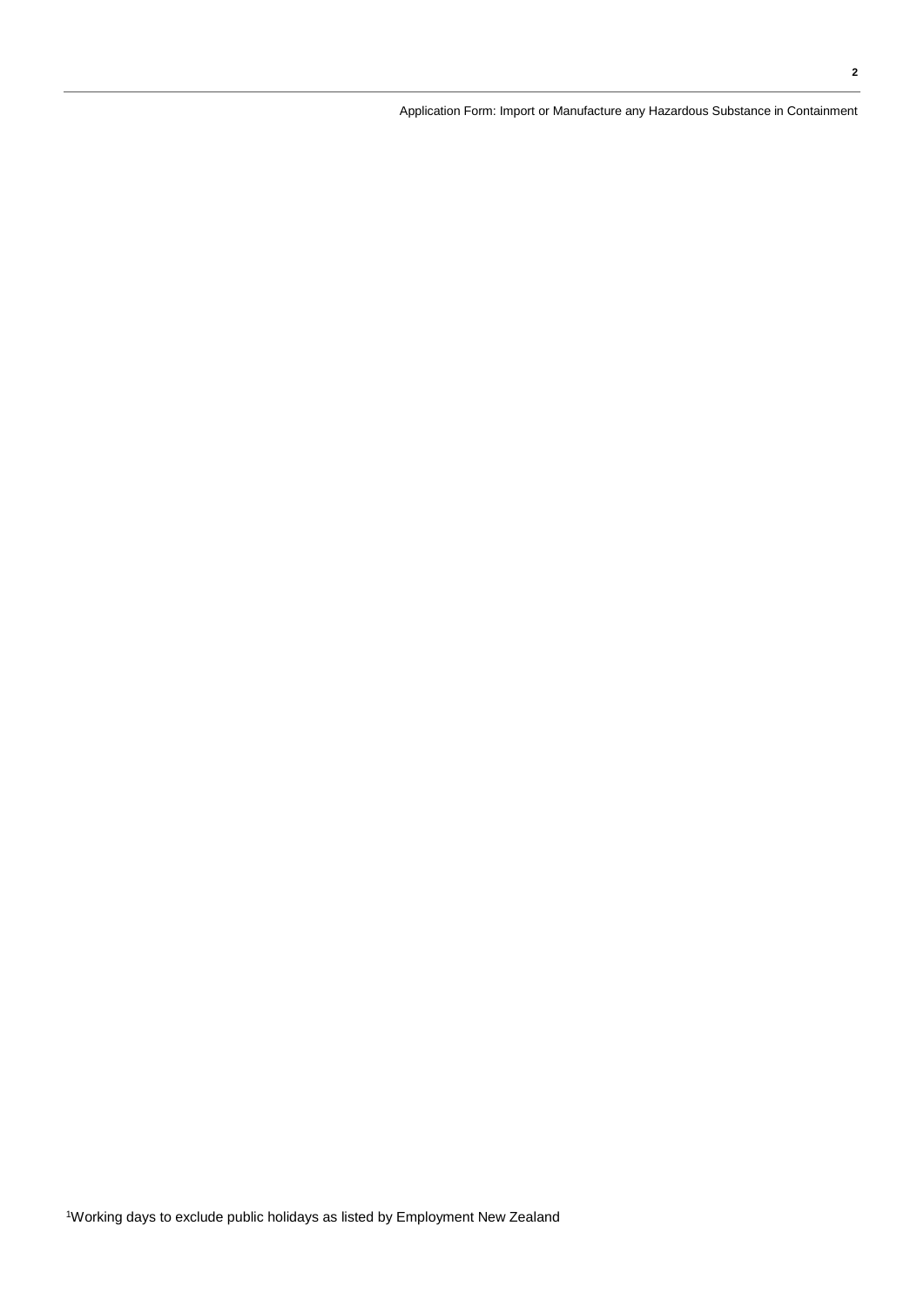## Important

- 1. You can talk to an applications advisor at the EPA, who can help you scope and prepare your application. We need all relevant information early on in the application process. Quality information up front will speed up the process.
- 2. This application form may be used to seek approvals for more than one hazardous substance where the substances are related – for example, a concentrated compound (active ingredient) and its related formulations, or a range of substances for similar purposes to be tested in a field trial.
- 3. Any extra material that does not fit in the application form must be clearly labelled, cross-referenced, and included in an appendix to the application form.
- 4. Commercially sensitive information must be collated in a separate appendix.
- 5. Unless otherwise indicated, all sections of this form must be completed for the application to be progressed.
- 6. You can get more information at any time by contacting us. One of our staff members will be able to help you.

Environmental Protection Authority Private Bag 63002 Wellington New Zealand Telephone: 64 4 916 2426 Facsimile: 64 4 914 0433 Email: [HSApplications@epa.govt.nz](mailto:HSApplications@epa.govt.nz) [http://www.epa.govt.nz](http://www.epa.govt.nz/)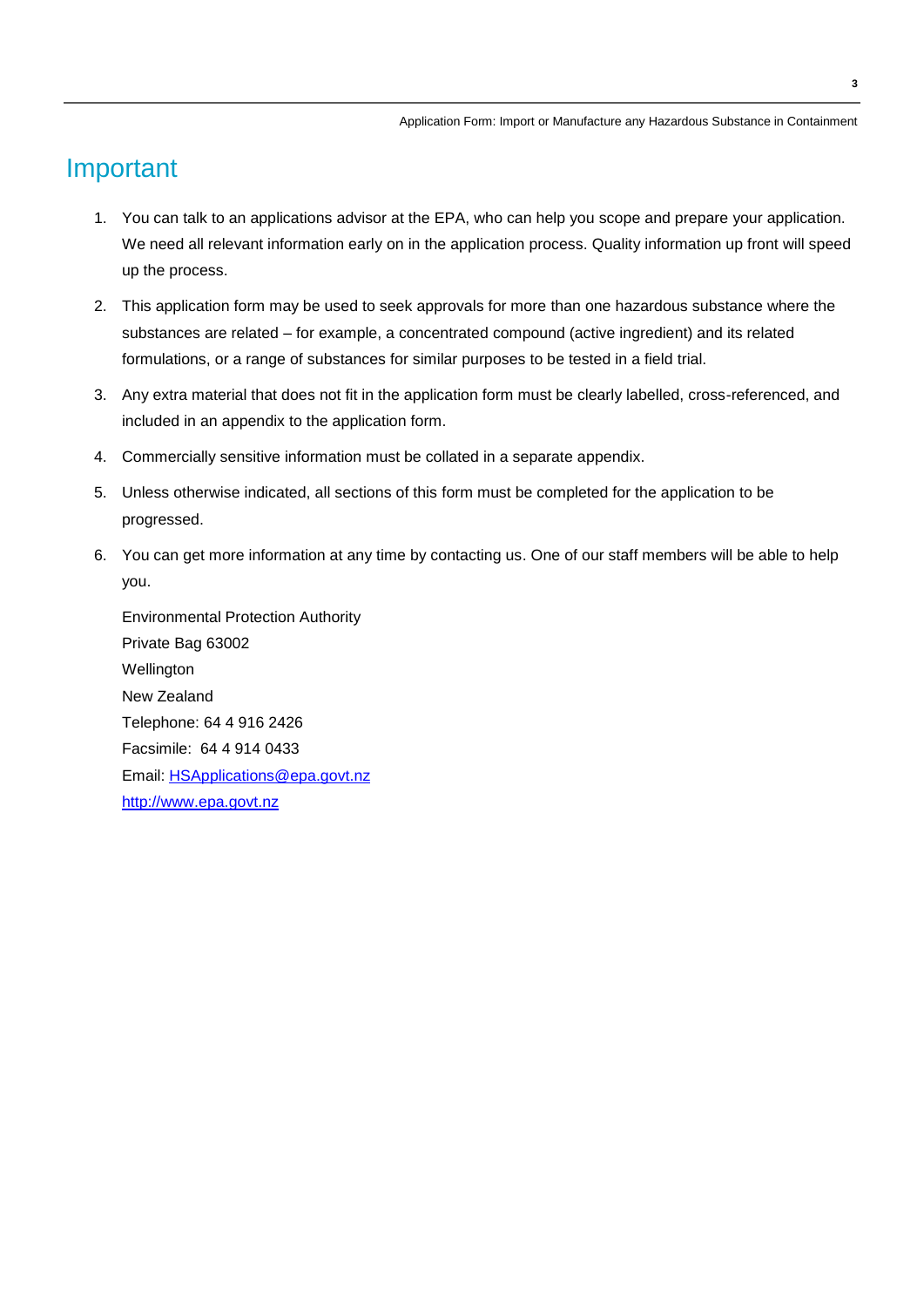# Section 1 – Applicant details

| 1.1 Name and postal address in New Zealand of the organisation making the application: |                                                                                    |  |
|----------------------------------------------------------------------------------------|------------------------------------------------------------------------------------|--|
| Name:                                                                                  | Dow AgroSciences (NZ) Ltd (a member of the Corteva Agriscience group of companies) |  |
| Address:                                                                               |                                                                                    |  |
| Phone:                                                                                 |                                                                                    |  |
| Fax:                                                                                   | N/A                                                                                |  |
| Address:                                                                               | 1.2 The applicant's location address in New Zealand (if different from above):     |  |
|                                                                                        |                                                                                    |  |

### **1.3 Name of the contact person for the application:**

This person should have sufficient knowledge to respond to queries and either have the authority to make decisions that relate to processing the application on behalf of the applicant, or have the ability to go to the appropriate authority.

| Name:     |     |
|-----------|-----|
| Position: |     |
| Address:  |     |
| Phone:    |     |
| Fax:      | N/A |
| Email:    |     |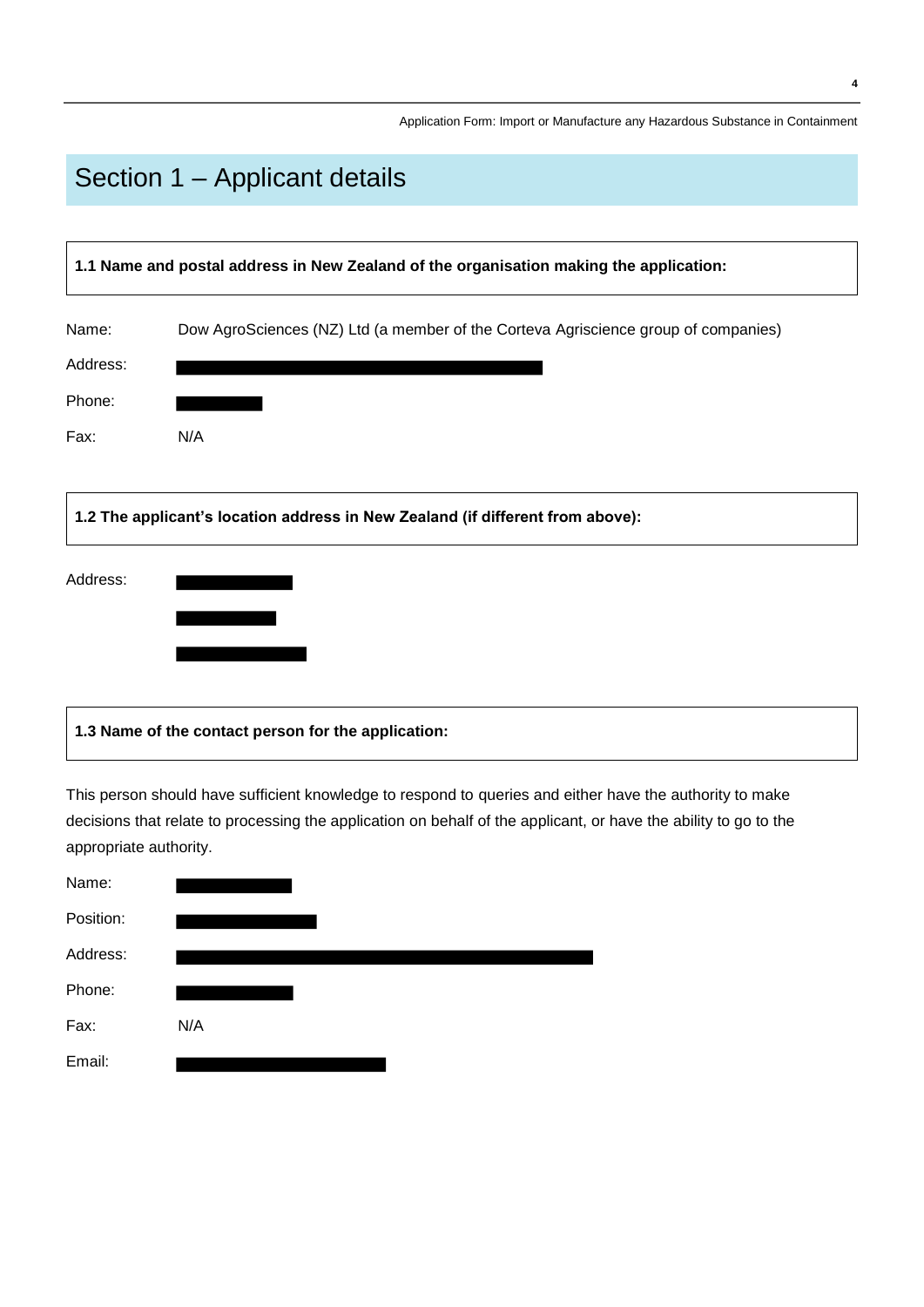## Section 2 – Application type and related approvals required

This form is only for an application to import a hazardous substance into containment, or manufacture a hazardous substance in containment.

### **2.1 Is this application to manufacture or import a hazardous substance in containment for any of the following purposes?**

*Containment applications can only be made for a limited range of purposes. In particular, the substance must not be intended for commercial manufacture or sale.*

| Small amounts of any hazardous substance for use as an analytical standard, where approval to         |                 |                |
|-------------------------------------------------------------------------------------------------------|-----------------|----------------|
| import or manufacture that substance has been declined?                                               | <b>Yes</b>      | $\boxtimes$ No |
| Research on any hazardous substance to acquire information for use in assessing that substance        |                 |                |
| for a HSNO approval?                                                                                  | $\boxtimes$ Yes | No             |
| Research and development on any hazardous substance?                                                  | $\boxtimes$ Yes | $\Box$ No      |
| Use in an emergency?                                                                                  | ∣ I Yes         | $\boxtimes$ No |
| Formulating, relabelling, repackaging, or storing any hazardous substance for export to a destination |                 |                |
| outside New Zealand?                                                                                  | $\boxtimes$ Yes | No             |
| Other purposes?                                                                                       | Yes             | $\boxtimes$ No |

**2.2 If you answered 'yes' to one of the purposes listed above, please provide some supporting detail. If you answered 'yes' to 'other purpose', describe the purpose and explain why this purpose is appropriate to a containment application.**

*Approval is sought to import experimental pesticides (as listed in the confidential appendix) for the use in field, glasshouse and laboratory research trials in containment. Further information on how these substances will be applied is provided in the relevant Project Plan. The purpose of this research is to generate data to support both local and overseas registration activity related to product characterisation (discovery) and development. Substances related to this application are considered as hazardous however, due to the experimental nature of these substances, the information available is often limited as the substance may not yet be commercialised. An SDS/RSSDS will be provided for each substance listed.*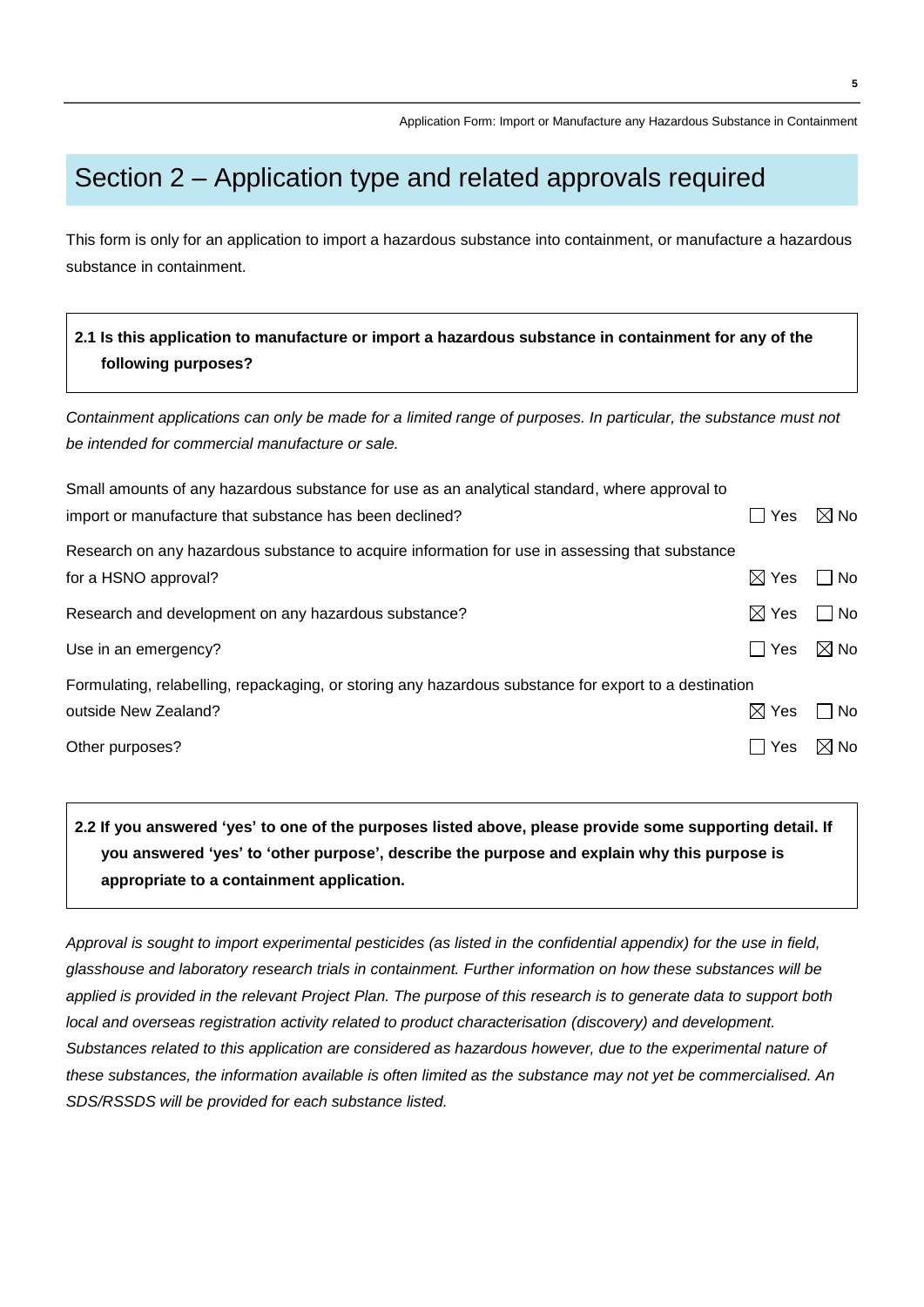*This application is submitted to replace, in part, the current EPA Containment Approval HSC100131 which expires December 17th 2020. The information and controls in the following sections are based on HSC100131 and are appropriate given the level of containment management achieved through business practices, the confidential appendix A and relevant SOPs.*

| 2.3 Is the information in this application relevant to import, manufacture or both? |                           |                |
|-------------------------------------------------------------------------------------|---------------------------|----------------|
| Import the substance(s) only?                                                       | $\boxtimes$ Yes $\Box$ No |                |
| Manufacture the substance(s) only?                                                  | ∏ Yes                     | $\boxtimes$ No |
| Import and manufacture the substance(s)?                                            | $\Box$ Yes                | $\boxtimes$ No |
| If import only, indicate whether or not manufacture is likely in New Zealand:       | Yes                       | $\boxtimes$ No |

**2.4 If the information in the application relates to manufacture of the substance(s) in New Zealand, provide information on the proposed manufacturing process and any alternatives.**

*Not applicable.*

### **2.5 If this substance(s) needs an approval under any other legislation, has an application for this approval been made?** (Optional)

| Name of approval                                         | <b>Application made</b>                |
|----------------------------------------------------------|----------------------------------------|
| Agricultural Compounds and Veterinary Medicines Act 1997 | $\boxtimes$ Yes $\Box$ No $\Box$ NA    |
| Food Act 1981                                            | $\Box$ Yes $\Box$ No $\boxtimes$ NA    |
| Medicines Act 1981                                       | $\boxtimes$ NA<br>$\Box$ Yes $\Box$ No |
| Chemical Weapons (Prohibition) Act 1996                  | $\boxtimes$ NA<br>$\Box$ Yes $\Box$ No |
| Radiation Protection Act 1965                            | $\boxtimes$ NA<br>  Yes   No           |
| Biosecurity Act 1993                                     | $\boxtimes$ NA<br>$\Box$ Yes $\Box$ No |
| Resource Management Act 1991                             | $\boxtimes$ NA<br>$\Box$ Yes $\Box$ No |
| Other (please specify):                                  |                                        |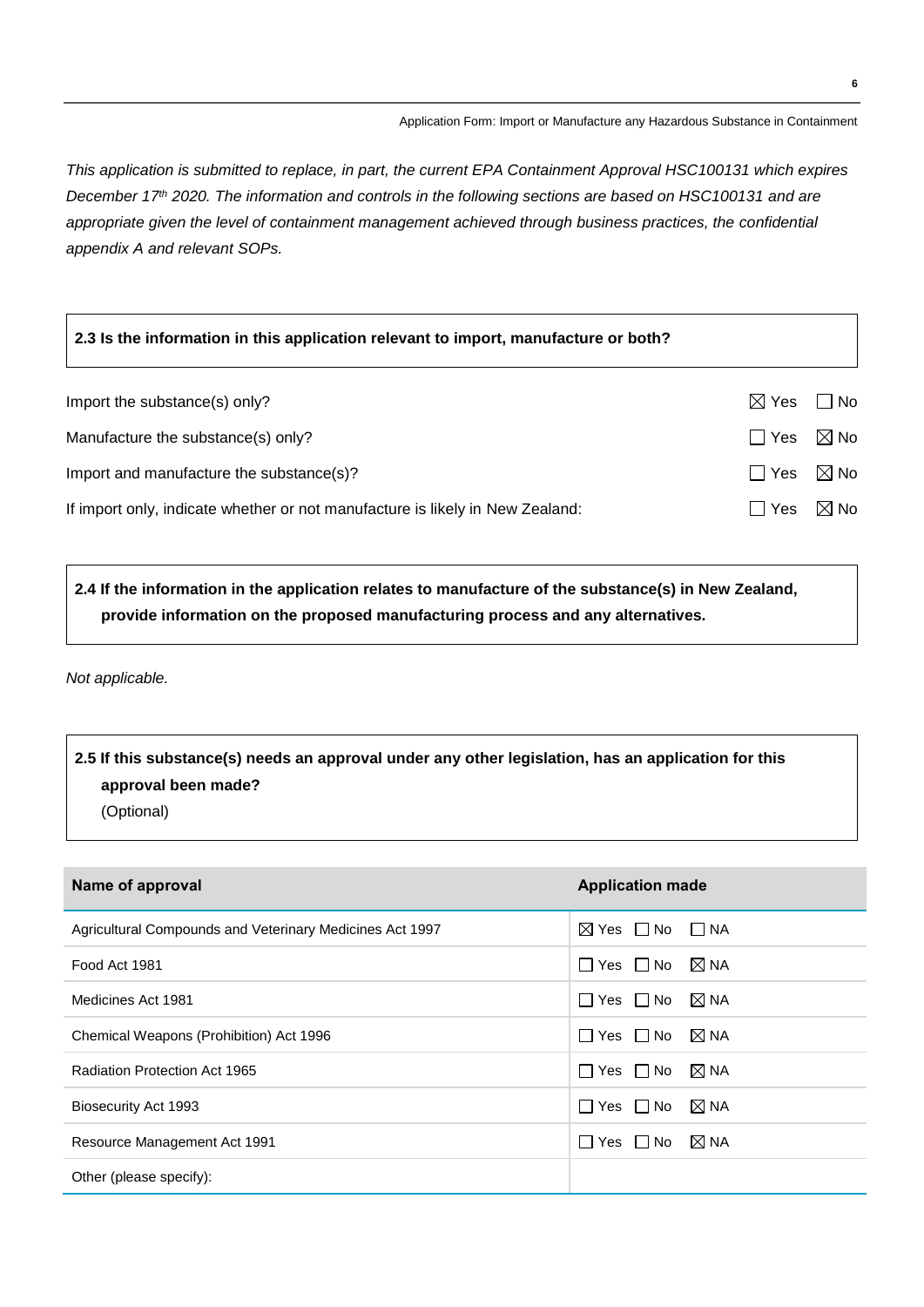| $\Box$ Yes $\Box$ No |
|----------------------|
| $\Box$ Yes $\Box$ No |
| $\Box$ Yes $\Box$ No |

## Section 3 – Information on the substance(s)

Note that all information that is commercially sensitive must be attached as an appendix. The application form should be cross-referenced to the appendix but should be able to be read as a stand-alone document (which will be publicly available).

If approval is being sought for more than one hazardous substance, this section must be completed separately for each hazardous substance.

#### **3.1 State the unequivocal identification of the substance(s).**

This section should include all information necessary to unequivocally identify the substance(s) and may include:

- Chemical name (Chemical Abstracts Preferred Index name or IUPAC name)
- Common name
- Synonyms
- Trade names
- CAS Registry number
- Molecular formula
- Structural formula
- Impurities.

For mixtures, in addition to the above information being provided on the actual mixture, information is also required on the composition of the mixture – ie, the chemical name, CAS number, function (eg, active ingredient, emulsifier, surfactant, filler) and percentages of ALL components of the mixture (including non-hazardous components and impurities) should be provided. This information may be best expressed in tabular form. If the composition is variable, please ensure to state the limits.

If there are commercial reasons for not providing full information in the main part of the form, alternative approaches must be discussed with and agreed by the EPA. These must include the provision of a unique identifier of some kind.

*Please refer to the confidential appendix.*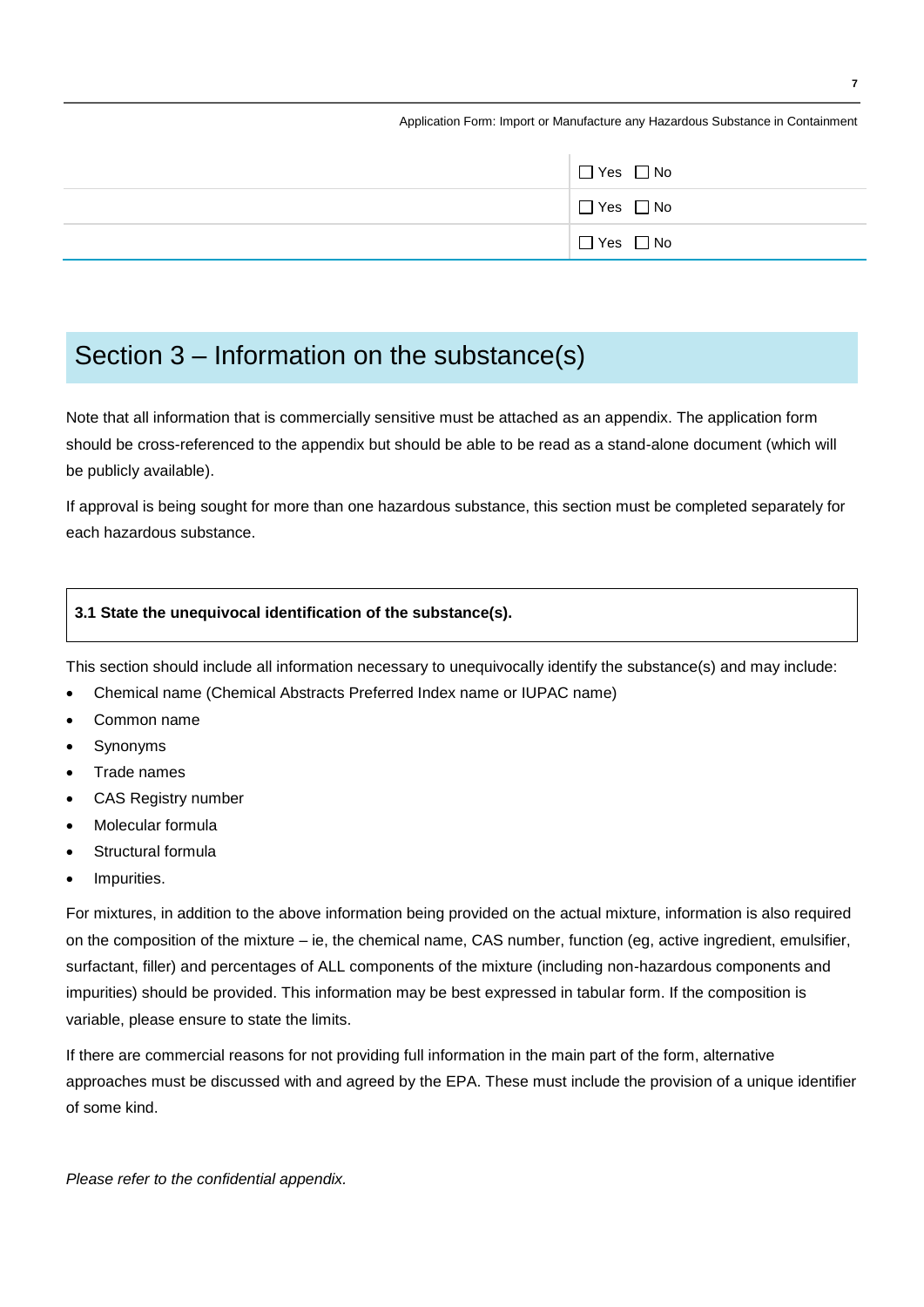#### **3.2 Provide information on the chemical and physical properties of the substance(s).**

Provide as much information as possible on the chemical and physical properties of the substance(s) [at 20°C and 1 atmosphere unless otherwise stated] – eg:

- Appearance (colour, odour, physical state or form)
- pH
- **Density**
- Vapour pressure
- Boiling/melting point
- Solubility in water
- Water/octanol partitioning co-efficient.

For mixtures, information is required on the chemical and physical properties of the mixture itself. However, if this information is not available, you should provide information on the chemical and physical properties of EACH hazardous component of the mixture.

*Please refer to the SDS/RSSDS for each substance.*

#### **3.3 Provide information on the hazardous properties of the substance(s).**

Information should be provided on the hazardous properties of the substance(s) known to the applicant. You should consider each of the six hazardous properties below and provide information on those hazardous properties. This information is needed in order to assess risks and determine whether or not, and how, the substance can be adequately contained.

- Explosiveness
- Flammability
- Oxidising properties
- Corrosiveness
- **Toxicity**
- Ecotoxicity.

If your substance is a mixture and you cannot provide direct information on its hazardous properties, you can apply mixture rules to the hazardous components of the mixture. If you do this, then you will need to provide information on the hazardous properties of each hazardous component of the mixture, and show your workings.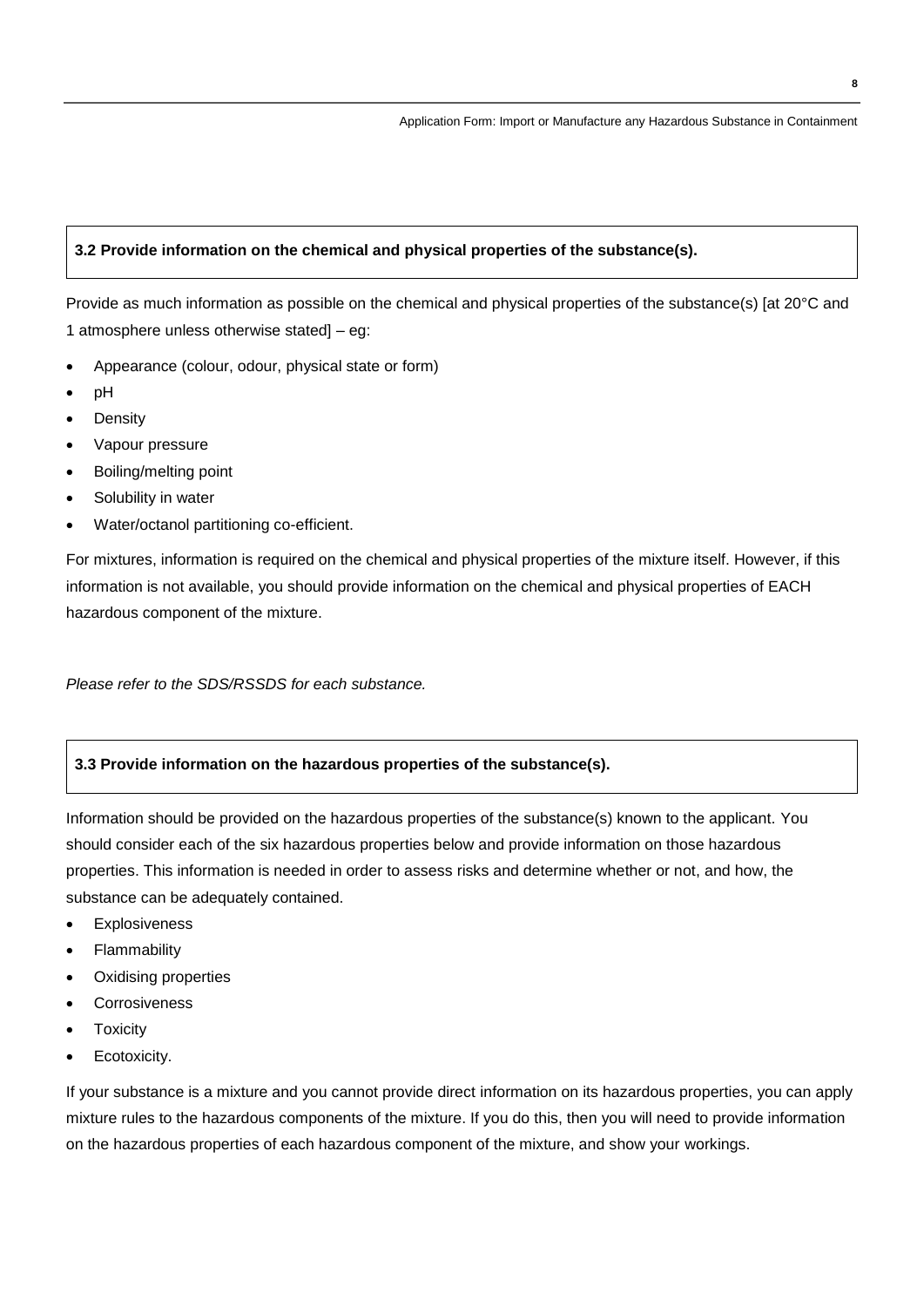*Please refer to the SDS/RSSDS for each substance.*

### **3.4 Provide information on what will happen to the substance throughout its whole life, from its introduction into New Zealand, its uses, through to disposal.**

The information provided needs to reflect the containment character of the application. It will be used in the development of exposure scenarios and the assessment of risks, and hence the specification of the containment conditions.

*A typical life cycle for the listed substances includes the following:*

- *1. Import substance.*
- *2. Transport substance according to international or HSNO requirements between point of entry and place of storage. Substances may also be sub-sampled between the storage site and trial site.*
- *3. Application of the required quantity of the substance to the designated trial area. Depending on the situation this may be to a trial plot in an agricultural setting (e.g. horticultural crops, arable, pasture and forestry), glasshouse (small plots or pots) or laboratory (e.g. resistance testing, insect or disease bioassays and spray drift investigation). The remainder of the substance will be returned to storage. Equipment will be cleaned and rinsate disposed of by industry best practice and the proposed controls.*
- *4. At the completion of a project or expiry of the containment approval (unless covered by a new approval), unused substance will be returned to an exempt laboratory for storage, destruction or export.*

#### **3.5 Provide information on the quantity of the substance proposed to be imported or manufactured.**

This information is used in the development of exposure scenarios and the assessment of risks.

*The quantity of each substance imported is proposed to be up to 100 L or kg over the entire life of the approval.*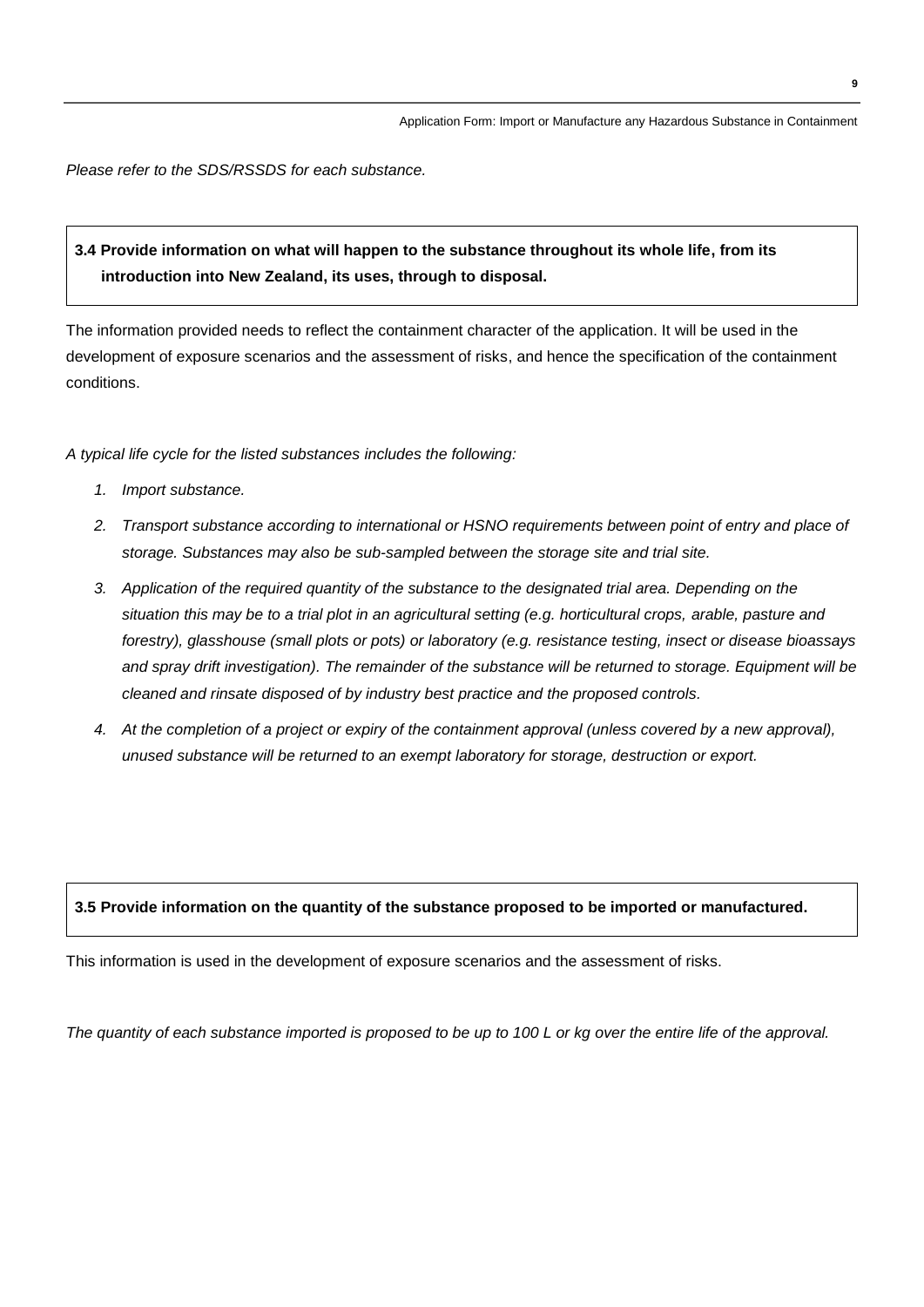# Section 4 – Information on the proposed containment system

#### **4.1 Provide information on the proposed containment system.**

It is essential that good information is provided on the containment system because the adequacy of containment, in conjunction with the hazardous properties of the substance, will have a major impact on whether or not approval is given.

You will need to provide a description of the containment proposed AND information on how you intend to address the following issues (proposed controls):

- Methods for preventing the escape of the contained hazardous substance and preventing the contamination of the facility
- Methods for excluding unwanted organisms from the facility or to control organisms within the facility
- Methods for excluding unauthorised people from the facility
- Methods for preventing unintended release of the substance by experimenters
- Methods for controlling the effects of any accidental release of the substance
- Inspection and monitoring requirements of the containment facility.

A management plan may be attached as an appendix. This plan should specify the procedures for implementing the above methods for containing the substance(s), and provide details of the qualifications of the person responsible for implementing those controls.

*The containment system and proposed controls are based on the risks associated with import and life cycle management of the substances. The means of implementing these controls are described in the Confidential Appendix A.*

#### *Proposed controls:*

#### *General*

- *1. Substances will not be applied as a seed treatment or by aerial application methods.*
- *2. Substances will not be applied into or onto water. Water means water in all its physical forms whether* flowing or not, and whether above or under ground, includes fresh water, coastal water, and geothermal *water, but does not include water in any form while in any pipe, tank, cistern or water used in the dilution of the substances prior to application.*
- *3. The import of each substance will not exceed the following quanity limits over the term of this approval:*
	- *100 L or 100 kg of substances used for field, glasshouse or laboratory trials.*

#### *Personnel*

*4. The qualification for a person that mixes, loads or otherwise handles the substances in preparation for application must be compliant with the relevant qualification requirements in clauses 60, 63 and 64 of the Hazardous Substances (Hazardous Property Controls) Notice 2017 as if the substances were class 9.1A, 9.2A, 9.3A or 9.4A pesticides or plant growth regulators.*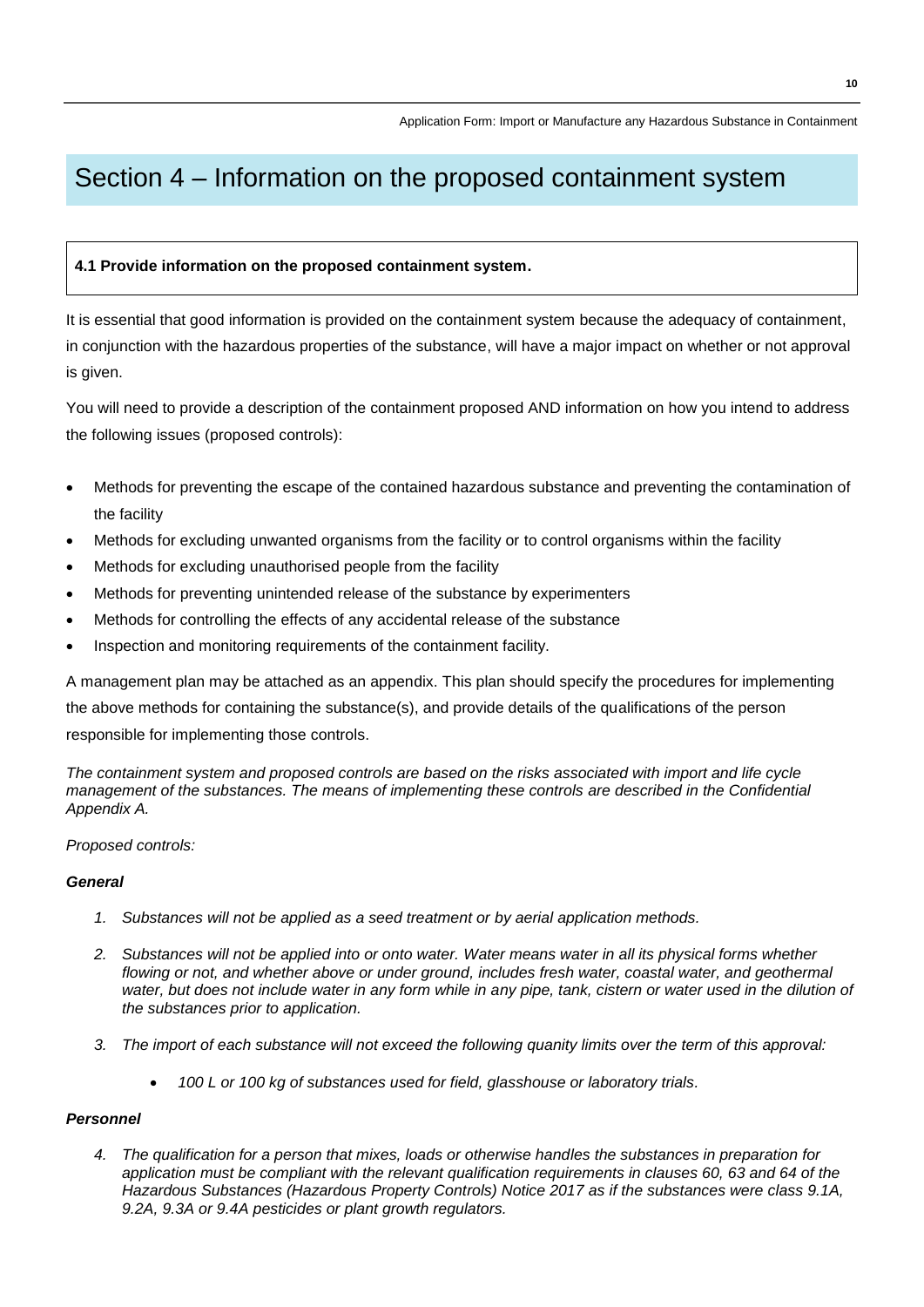- *5. All persons entering a notified trial site or using a listed substance must have received sufficient instruction on the containment regime appropriate to the level of risk of exposure to the substance to enable the person to meet their responsibilities under this approval.*
- *6. Any person that handles the substance will use appropriate personal protective clothing or equipment that is designed, constructed, and operated to protect against potential hazards to the person's safety or health.*

#### *Packaging*

*7. Each substance will be packaged in accordance with the Hazardous Substances (Packaging) Notice 2017.* 

#### *Labelling*

- *8. The following information will be provided in English or a commonly accepted scientific notation:*
	- *Signal words*
	- *Identity of the substance*
	- *Net contents*
	- *Batch number*
	- *Date of manufacture and/or expiry*
	- *Emergency contact*

*Containers for use in trials may be identified by a code that cross-references to provide information on the substance identity and hazardous properties.*

#### *Safety Data Sheet*

*9. A SDS or RSSDS will be available at all stages of the substance life cycle in New Zealand and contain relevant information that is currently available.*

#### *Transport and storage*

- *10. The substance will not be transported on a passenger service vehicle.*
- *11. Transport of the substance will comply with current NZ Standard for Transport of Dangerous Goods on Land and Land Transport Rules.*
- *12. When not in use the substance will be held in secured storage.*

#### *Notification*

- *13. EPA will be notified, in writing, prior to the commencement of the project and associated trials. This excludes activities related to planning and preparation. The Project Plan will be provided to [notifications@epa.govt.nz](mailto:notifications@epa.govt.nz) and will include:*
	- *Date of notification*
	- *Containment application and approval number*
	- *MPI Operating Plan number*
	- *Substance identity*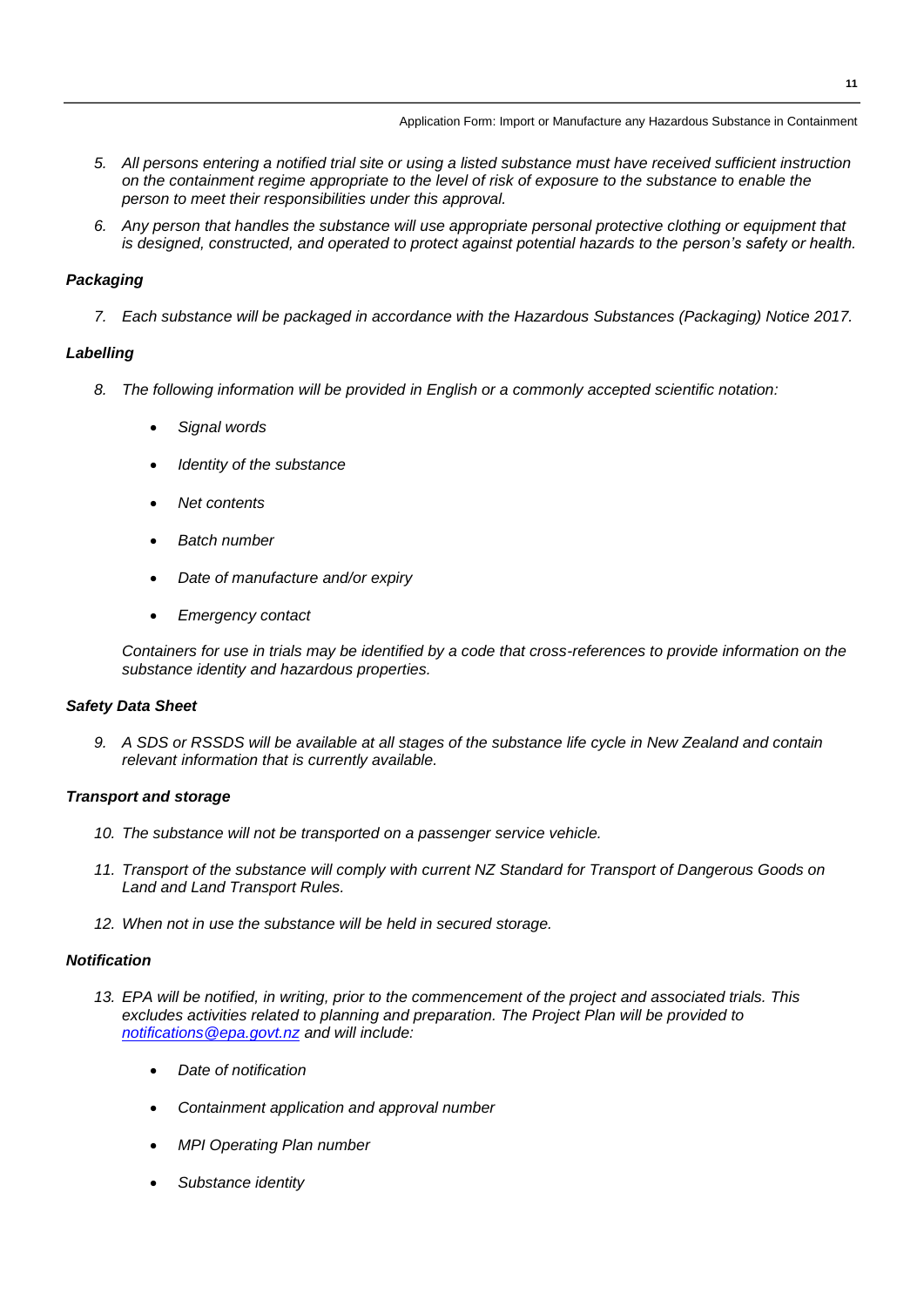- *Project title and objectives*
- *Situation (e.g. crop or pest) that the substance will be applied to*
- *Application method*
- *Application timing and frequency*
- *Estimated total treated area and plot size*
- *Estimated substance quantity to be used in the trials*
- *The name and contact information for the person responsible for the trials*
- *Expected completion date*
- *Information on how residues on the treated crop will be managed with regards to risk pertaining to the HSNO Act (this excludes risk areas pertaining to the ACVM Act). This includes the risk to birds for seed treatments and risks to bees for substances toxic to terrestrial invertebrates (see points 25 – 30 below).*

#### *Trial sites*

- 14. Each trial of a substance in containment will be undertaken within an area specifically designated as a 'trial *site'. This site may be all or part of a property or facility.*
- *15. The trial site will include:*
	- *All test plots and buffer zones (for field sites)*
	- *Any area used for cleaning equipment or disposing of rinse water*
	- *Any area on which any excess mixture of the substance is applied*
- *16. The trial site will not include land or facilities that the public can legally access without permission of the owner or legal occupier.*

#### *Signage*

- *17. Signs will be clearly displayed at the entrance to the containment facility for the duration of the trial. The signs will state:*
	- *That the site is subject to the trial of a hazardous substance*
	- *Unauthorised access to the site is not permitted*
	- *A 24 hour contact number*

#### *Records*

- 18. Written records of the trials in containment will be maintained and available for verification. The records will *be kept for at least three years after the trials are completed and will include the following information:*
	- *Containment approval number*
	- *Identity of the substance*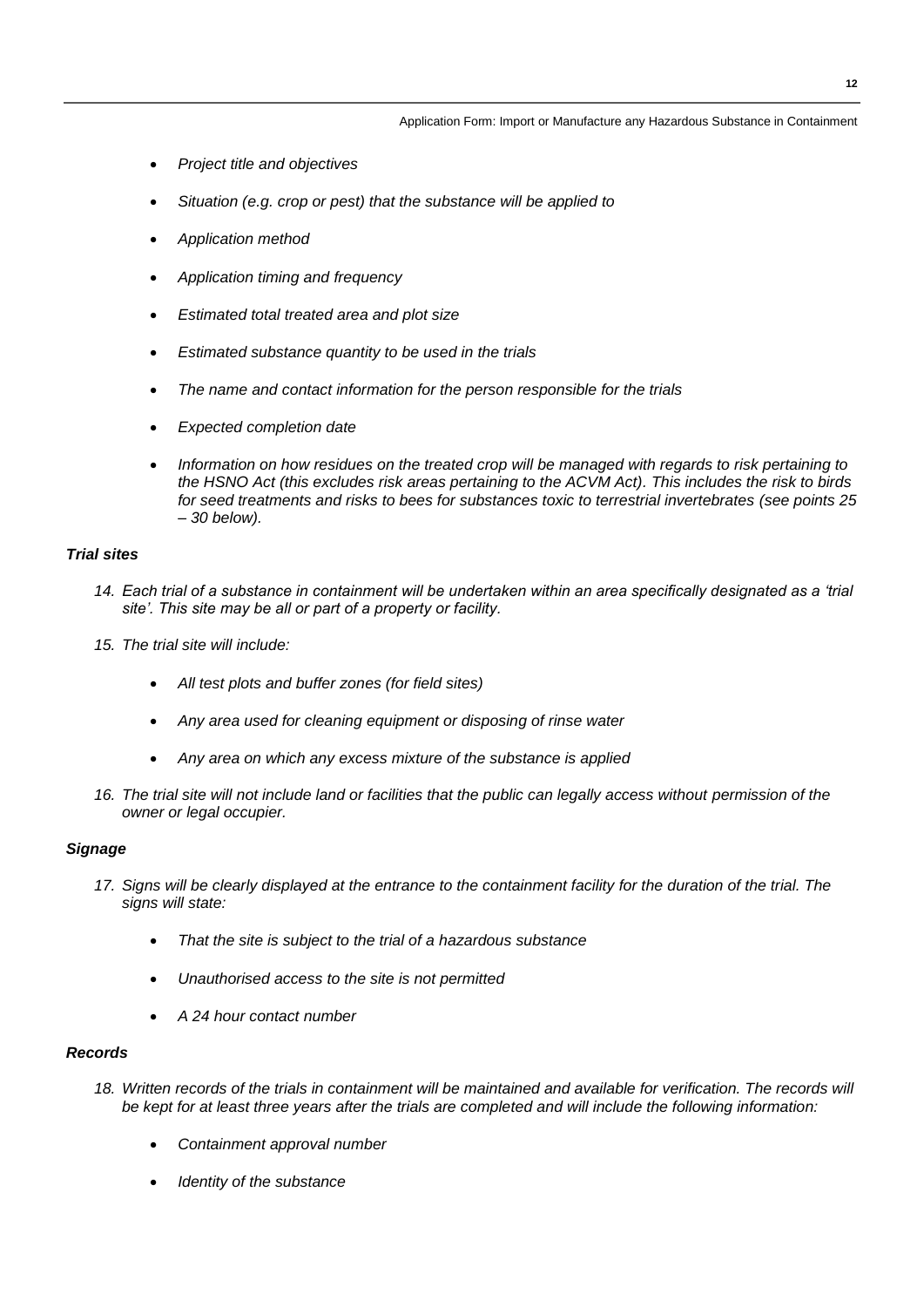- *Date of substance import*
- *Total quantity of the substance imported*
- *Date and location (property address, GPS coordinates and field number (if available)) of each substance application*
- *Applicators contact details*
- *Measures taken to ensure that adverse effects do not occur beyond the boundary of the application area.*
- *19. Records kept under this approval will be made available to EPA or MPI within five working days following receipt of a written request.*

#### *Use*

- *20. No crop or produce, to which a substance is applied, will be used for food by people or animals.*
- *21. All reasonable steps will be taken to ensure there are no significant adverse effects to the environment beyond the application area.*
- *22. All reasonable steps will be taken to ensure that people are not adversely affected by the use of the substance.*
- *23. Trial sites that are at risk of entry by unwanted grazing animals must be secured by stock-proof fencing to exclude grazing animals for the duration of the trial.*
- 24. If the substance meets threshold of a 9.4 substance or where bee toxicity is unknown, the substance will *not be applied to plants likely to be visited by foraging bees:*
	- *At the time of applications, or*
	- *Until after the spray has dried.*

#### *Disposal*

- *25. The substances covered by this approval will comply with the relevant provisions of the Hazardous Substances (Disposal) Notice 2017.*
- *26. At the completion of the project, or at such a time that a substance is no longer covered by a valid approval, the substance will have:*
	- *Been used up, or*
	- *Been disposed of, or*
	- *Be contained in a facility compliant with Part 18 of the Health and Safety at Work (Hazardous Substances) Regulations 2017, or*
	- *Been approved for use.*
	- *Been exported.*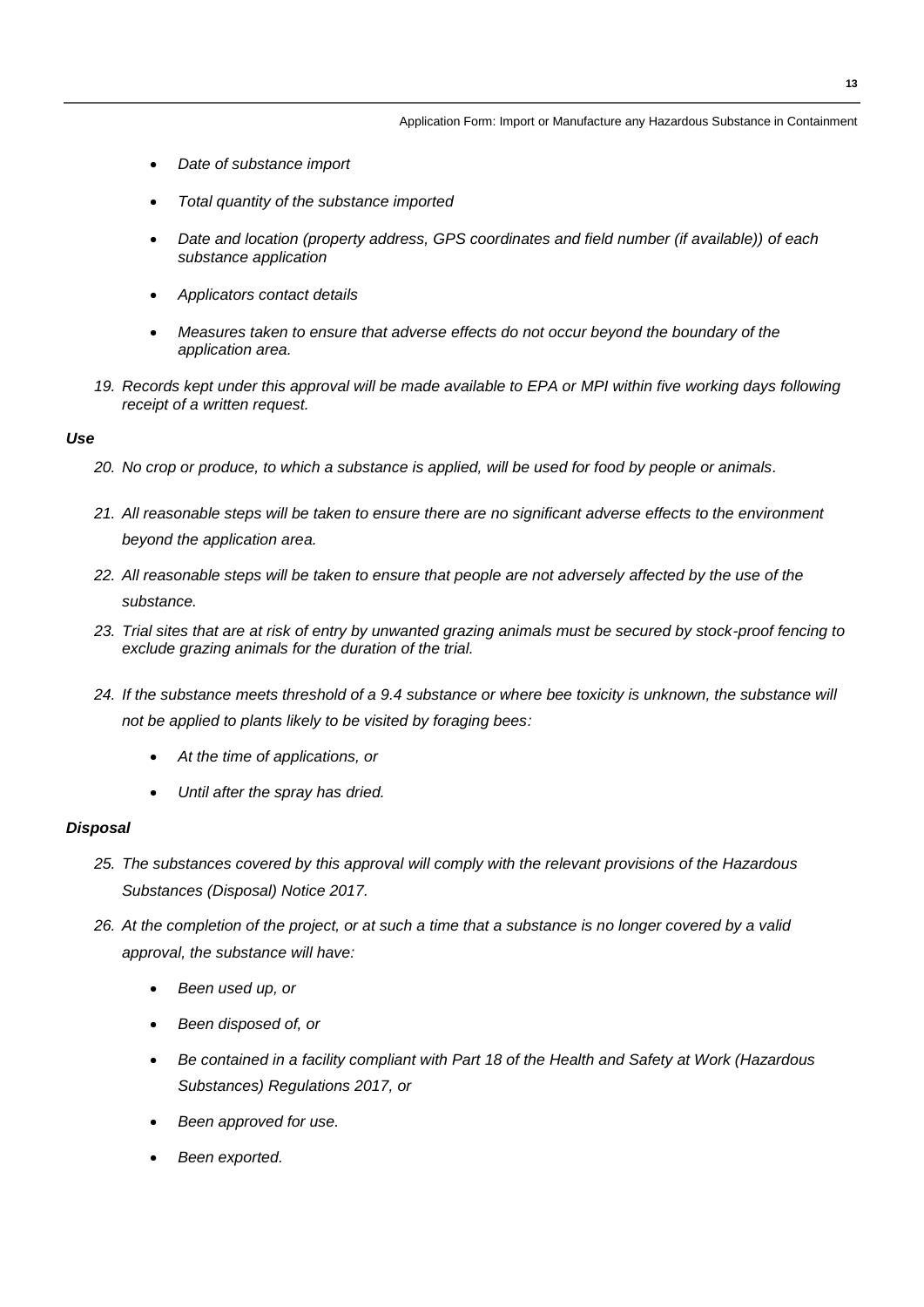- *27. Any equipment used to prepare or apply the substances will be cleaned after use and rinsate either sprayed within the site or disposed of in compliance with the Hazardous Substance (Disposal) Notice 2017.*
- *28. Any crop or produce, to which a substance is applied, will be disposed of. Disposal methods may include mulching, ploughing in, dropping onto the ground under the tree or vine, composting or burial at the trial site, or by disposal of at an approved landfill.*

#### *Emergency management*

- *29. Any spill of the substances will be contained, prevented from entering into any waterway or ground water and absorbed with an appropriate material.*
- *30. Heavily contaminated soil will be removed and disposed of appropriately.*
- *31. Any spilled substance, material used to clean up the spill and contaminated soil may be disposed of in a landfill, sewage facility or by incineration if the facility will treat the substance so that it is no longer hazardous.*
- *32. Any storage facility that contains the substance must be able to be readily decontaminated in the event of a spill.*

#### *Breach of containment*

- *33. If any of the substance is applied other than in the intended application area, or are lost or spilt (where the*  spill cannot be immediately contained) outside of the defined trial site and related facilities, the nature and *quantity of the spill will be reported to EPA within 24 hours of becoming aware of this incident.*
- *34. If for any reason a breach of containment occurs, other than those specified above, the nature of the incident will be reported to the EPA within 24 hours of becoming aware of the incident occurring.*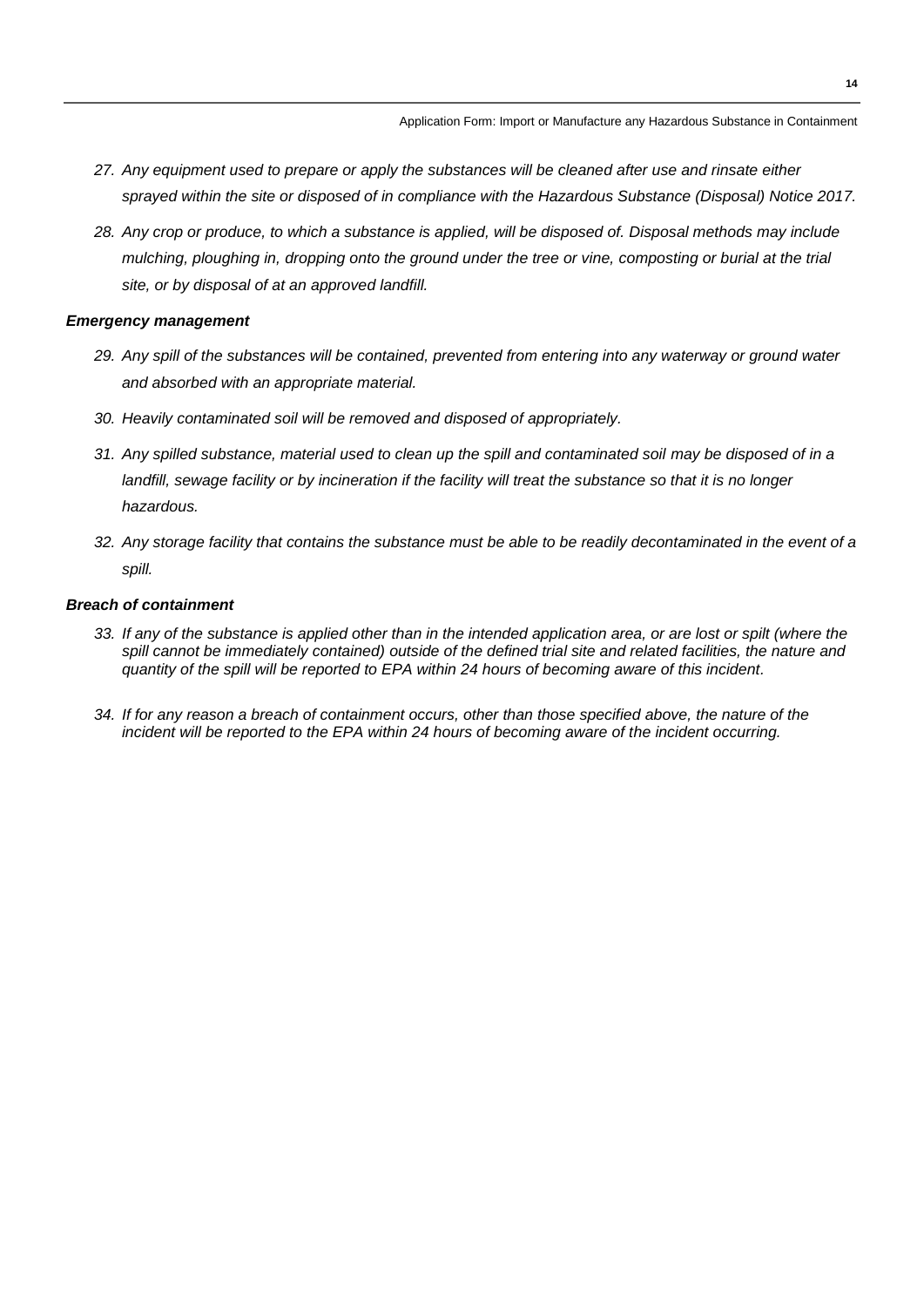### Section 5 – Identification and assessment of risks

In completing this section, it is important that you take account of the proposed containment system you described in Section 4. We are particularly interested in knowing about risks that may still remain with the containment system in place. You will need to consider the effects on the environment and public health, including any social effects. You should also take account of the quantity of material involved and the number of different locations that may be involved.

Complete this section as far as you can.

#### **5.1 Identify all of the risks of the substance(s).**

Include information on potentially significant, possible risks of the substance and whether or not these risks are *likely* to be significant. It is important to think about the source of the risk – ie, the way in which the risk is created (the exposure pathway) and then the consequences of exposure. Risks should be considered in relationship to:

- the sustainability of native and valued introduced flora and fauna
- the intrinsic value of ecosystems
- public health (including occupational exposure)
- the relationship of Māori and their culture and traditions with their ancestral lands, water, sites, waahi tapu, valued flora and fauna, and other taonga
- the economic and related benefits to be derived from the use of the hazardous substance
- New Zealand's international obligations.

*As these substances are undergoing characterisation, there may be limited information available about the relavent hazards hence the proportionate controls proposed. The risk of accidental release is low due to the management practices in place to implement the controls.*

*There is a low risk of accidental spills of a substance, this may occur during transport, in storage, during spray preparation or application. However, the quantity of each substance in any one place in New Zealand at any one time and the management procedures in place to implement the related controls mean that exposure to the environment as a result of an accidental spill is negligible.* 

Given the proposed controls and resulting level of containment, the risk to native and valued introduced flora and *fuana, intrinsic value of ecosystems and public health is very low. The risk to Māori and their culture and traditions is also considered to be low as their ancestral lands, water, sites, waahi tapu, valued flora and fauna and other taonga are unlikely to be affected by the substances due to the management of containment and selection of trial site locations.*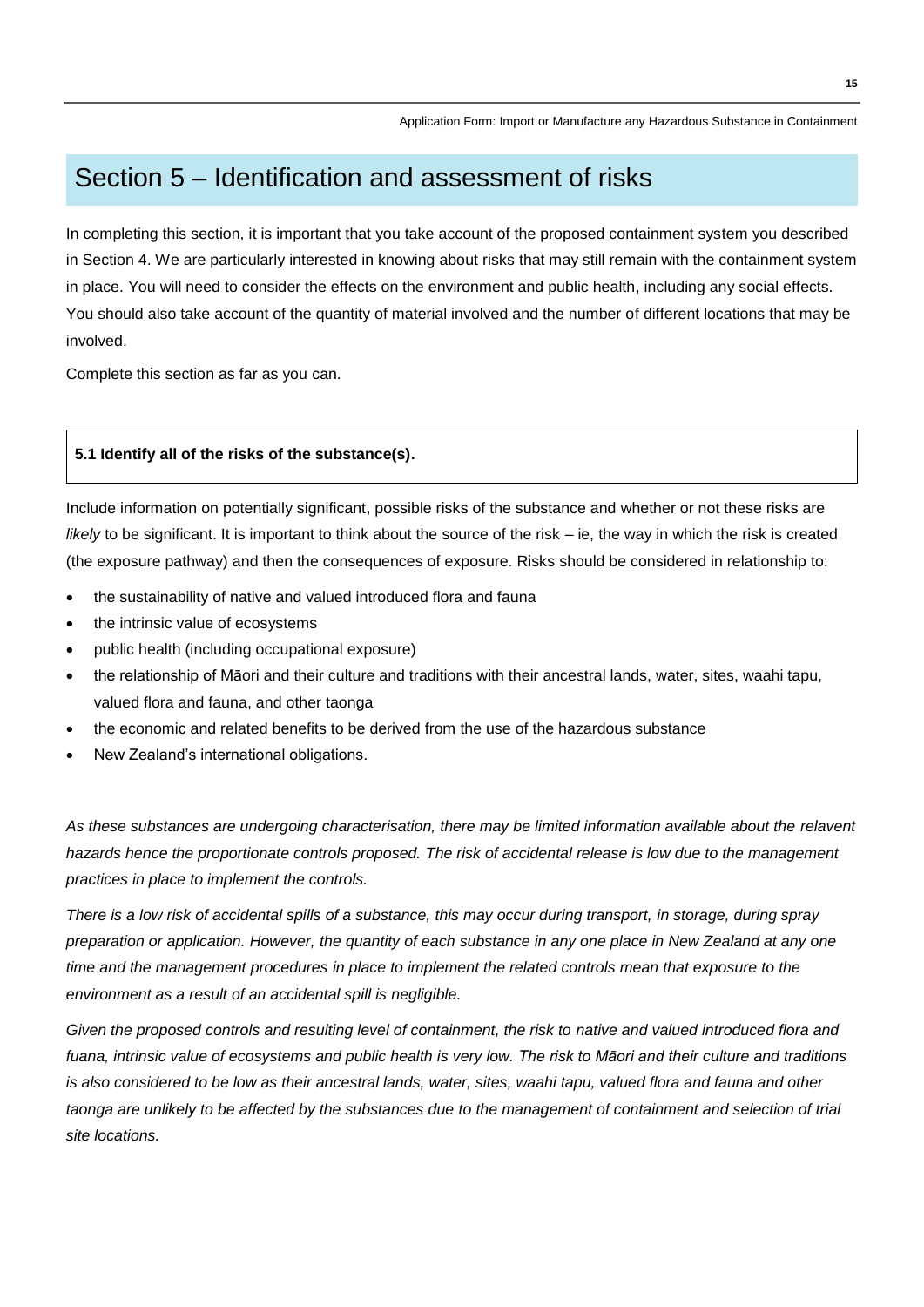*There is also a low risk of breach in containment as a result of unintended release of treated produce entering the*  foodchain. Again, given the management procedures in place to implement the proposed controls, the risk is not *considered to be significant.* 

*The most likely, although still low risk, is to personnel involved in the application of the substances. This risk is managed through training, best practice operating procedures and by use of application equipment and personal protective equipment appropriate to and conservative of the known hazardous properties of each substance. Hence it's concluded that the risk to public health (including occupational exposure) and the environment is very low.*

*In terms of the economic and related benefits likely to be derived by the use of the substance, the trials to be conducted in containment under this approval are to generate data to support both local and overseas registration activities related to product characterisation (discovery) and development. The result of this research activity is to bring innovative agricultural crop protection products to New Zealand and overseas growers in order to facilitate production of "best in class" produce required for export and domestic consumption. The agricultural industry is a leading contributor to the New Zealand economy with pest and disease being a significant cause for loss in production.* 

*Corteva Agriscience, of which Dow AgroSciences is a member, is a global, agricultural research and development agrichemical company present in over 140 countries around the world and employing more than 2000 discovery and*  field research scientists. We are one of a very few companies that work on discovering innovative agricultural *molecules globally and the only major agriscience company completely dedicated to agriculture. Our presence in New Zealand goes as far back as mid-40s. We have decades of experience conducting R&D trials with plant protection products in New Zealand with a focus on novel product with improved environmental and toxicological profiles, drift reduction technology and targeted efficacy for use in sector wide and national Integrated Pest Management (IPM) systems such as ["A Lighter Touch"](https://www.beehive.govt.nz/release/govt-backing-horticulture-succeed).*

*In writing this containment application we have relied on this experience, the current industry best practices and most importantly, drawn from our experience operating under the current HSC100131 approval (since December 2015) and its predecessor HSC100040 (December 2010 – December 2015).* 

#### **5.2 Provide an assessment of the potential risks identified in Section 5.1.**

An explicit risk assessment only needs to be provided for those risks which might be significant. The assessment should consider whether the identified risks can be adequately managed by the proposed containment system, and the substance(s) itself adequately contained.

The assessment should include the nature, probability of occurrence, and magnitude of each adverse effect. The uncertainty bounds of the information contained in the assessment should also be discussed.

(Optional)

*Not provided as none of the risks identified in section 5.1 are considered to be significant.*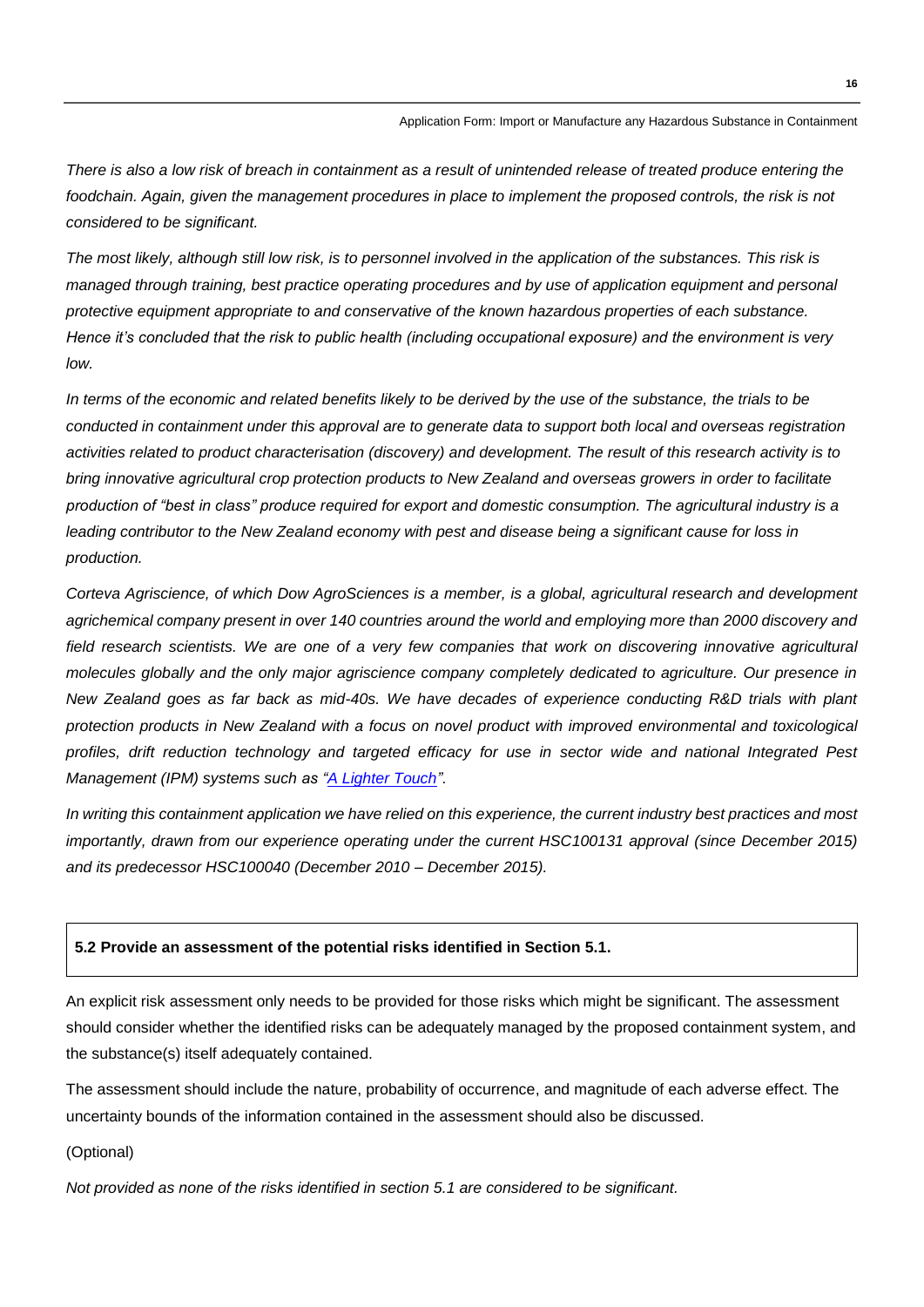# Section 6 – International considerations

**6.1 The EPA is interested in whether this substance (or any of its components) has been considered by any other regulatory authority in New Zealand, or by any other country. If you are aware of this, please provide details of the results of such consideration.**  (Optional)

*Substances imported for trials in containment under this approval will also need to comply with conditions outlined in the associated MPI Operating Plan pertaining to the ACVM Act. ACVM will be notified of the same Project Plan, including the identification of each substance. In some instances, overseas regulators may also be aware of these substances depending on the development stage of the substance. Many substances are trialled in multiple locations globally allowing for a full data profile (e.g. efficacy and residues) to be generated.*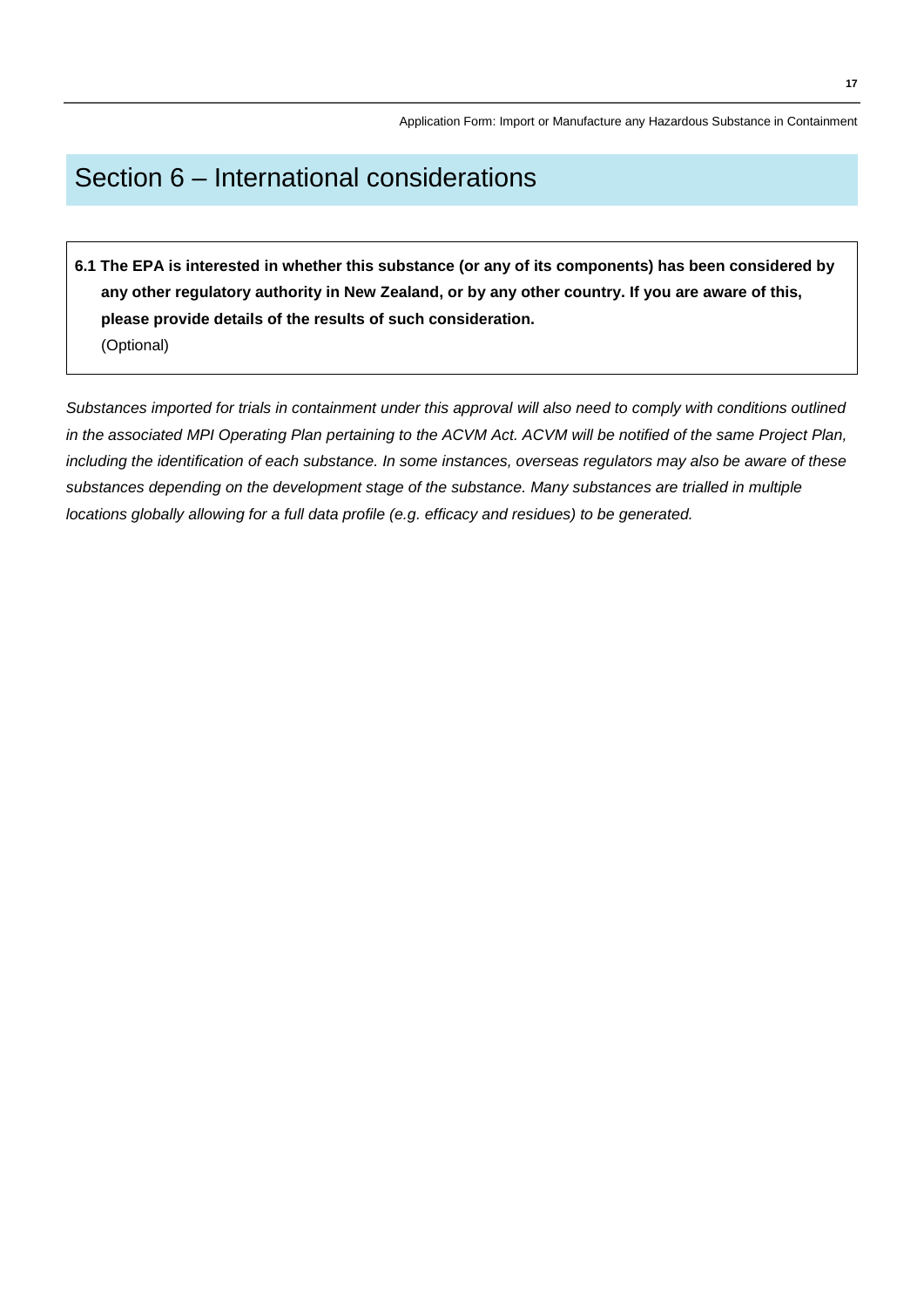# Section 7 – Miscellaneous

**7.1 Provide a glossary of scientific and technical terms used in the application.** 

*SDS – Safety Data Sheet*

*RSSDS – Research Sample Safety Data Sheet*

*Project – A set of trials designed to meet one or more study objectives. A Project may include multiple substances, crops or situations, and locations. A Project may be active over several seasons or years.*

*Trial – A single study in one location and one crop (possibly including multiple varieties) or situation that may include multiple substances. A trial may be conducted in the field (e.g. on land, or in a greenhouses) or in a laboratory (e.g. a bioassay or spray tunnel). A trial may continue over multiple seasons or years.* 

*Trial site – A single area of separate but adjoining plots (either treated or untreated) with a define boundary. A trial site may contain plots treated by several different substances at varying rates at different times (including more than once) and may be applied to different cultivars or varieties of the same crop group (e.g. kale, swede and turnip forage brassicas).* 

**7.2 Provide here any other information you consider relevant to this application that is not already included.**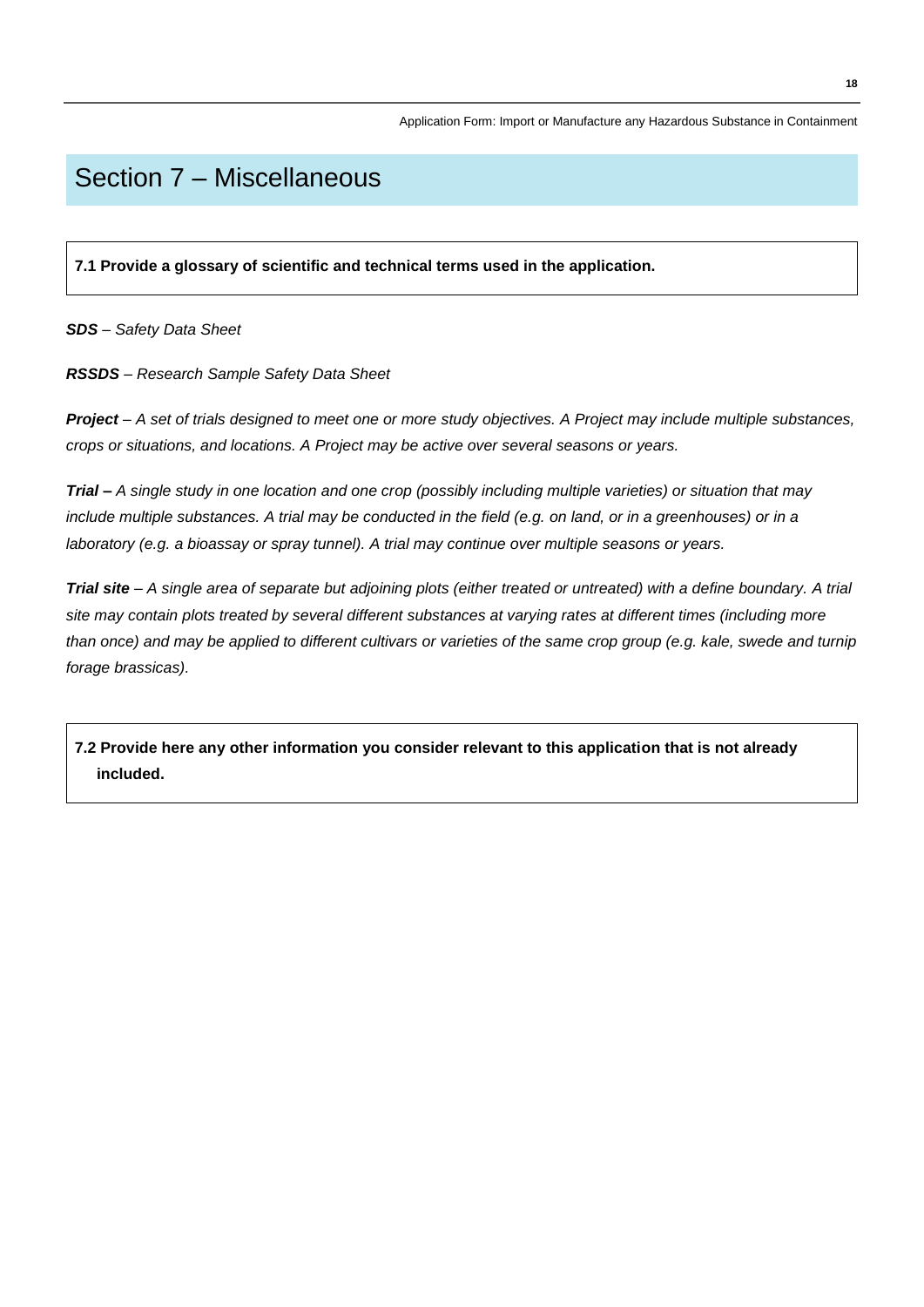# Section 8 – Summary of public information

The information provided in this section may be used in the EPA's public register of substances, required under Section 20 of the HSNO Act.

This summary information will be used to provide information for the people and agencies (eg, Ministry for the Environment, Department of Conservation, Regional Councils etc) that will be notified of the application, and for potential submitters who request information. This information will also be used to prepare the public notice of the application.

For these reasons, applicants should ensure that this summary information does not contain any commercially sensitive material.

**8.1 Name of the substance(s) for the public register:**

Please use a maximum of 80 characters.

*Experimental pesticides.*

#### **8.2 Purpose of the application for the public register:**

This should include an abstract (in a maximum of 255 characters) giving information on the intended use of the substance and why an application is needed, based on its hazardous properties.

*To import substances for the use in field, glasshouse and laboratory research trials in containment. The purpose of this research is to generate data to support both local and overseas registration activities related to product characterisation and development.*

#### **8.3 Use categories of the substance(s):**

The EPA has adopted the system of use categories developed by the European Union, which identify various functional uses of substances. This information is pertinent to the assessment of exposure scenarios and the determination of risk, and is also useful for building up a profile of the substance. There are three sets of use categories. Within each of these, applicants should state which use categories are relevant to all intended uses of the substance(s).

- 1. Main category: There are four main categories.
- 2. Industry category: There are 16 industry categories.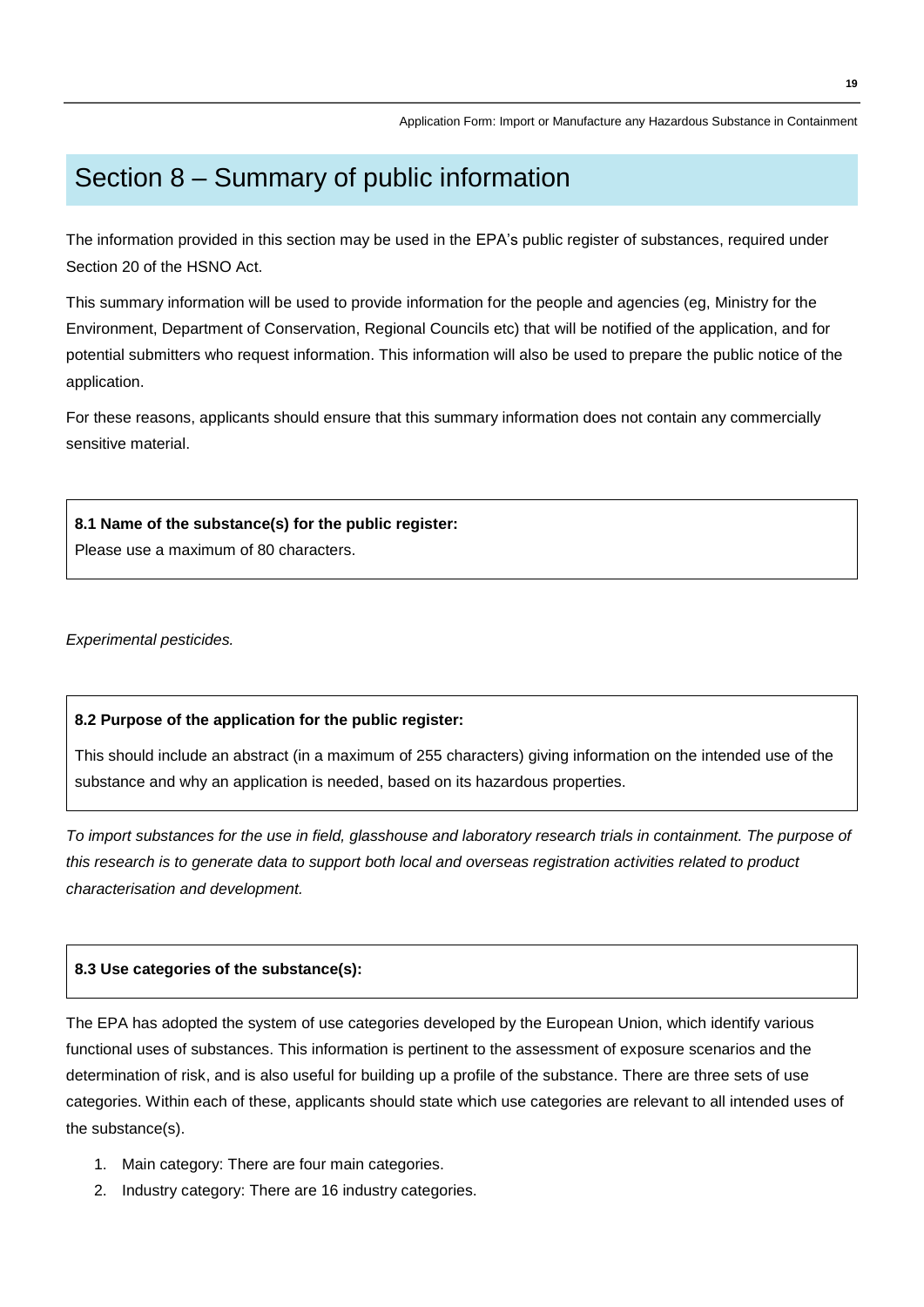3. Function/Use category: There are 55 function/use categories.

(Optional)

Main category: 3 – Non-dispersive use

Industry category: 1 – Agricultural industry

Function/Use category: 38 - Pesticides

#### **8.4 Executive summary:**

In this section, the applicant should provide a summary of information contained in this application, including:

- the identification of the substance, its hazardous properties, intended uses and disposal
- an assessment of the adverse effects of the substance
- information on the proposed containment.

*This is an application to import experimental pesticides for the purpose of conducting trials in containment to generate data for characterisation and development. Registration of these substances may later be sought for use in New Zealand as agricultural crop protection products.*

*Approval is sought to import 100 L or kg of each substance over the life of the approval.*

3 rd September 2020

**Si Date**